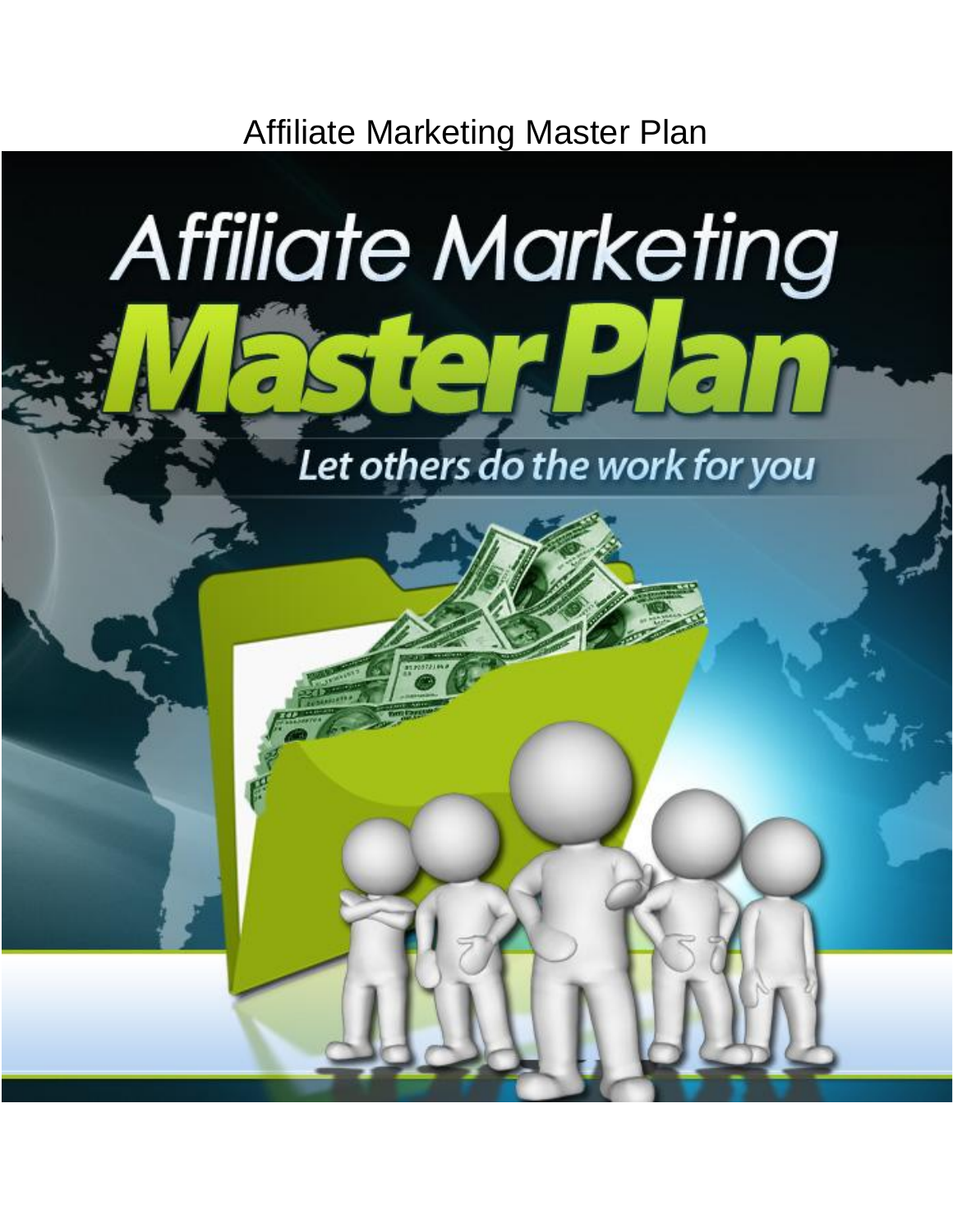# **Contents**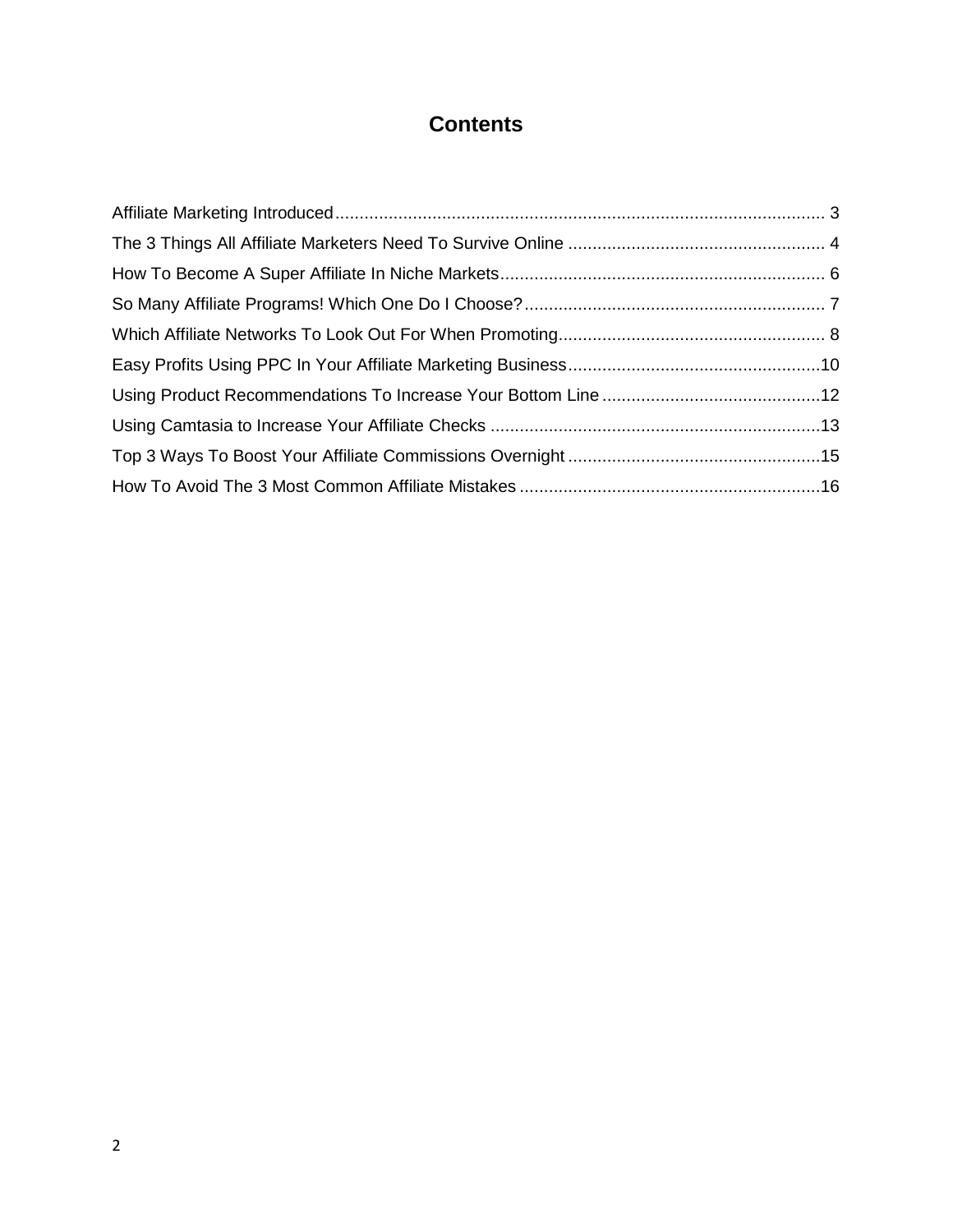#### <span id="page-2-0"></span>**Affiliate Marketing Introduced**

Being in the affiliate marketing business is not that hard now with the Internet at your disposable. It is much easier now compared to the days when people have to make use of the telephones and other mediums of information just to get the latest updates on the way their program is coming along.

So with technology at hand, and assuming that the affiliate is working from home, a day in his or her life would sound something like this…

Upon waking up and after having breakfast, the computer is turned on to check out new developments in the network. As far as the marketer is concerned there might be new things to update and statistics to keep track on.

The site design has to be revised. The marketer knows that a well-designed site can increase sign ups from visitors. It can also help in the affiliate's conversion rates.

That done, it is time to submit the affiliate program to directories that lists affiliate programs. These directories are means to attract people in joining your affiliate program. A sure way of promoting the affiliate program!

Time to track down the sales you are getting from your affiliates fairly and accurately. There are phone orders and mails to track down. See if they are new clients checking the products out. Noting down the contact information that might be a viable source in the future.

There are lots of resources to sort out. Ads, banners, button ads and sample recommendations to give out because the marketer knows that this is one way of ensuring more sales. Best to stay visible and accessible too.

The affiliate marketer remembered that there are questions to answer from the visitors. This has to be done quickly. Nothing can turn off a customer than an unanswered email.

To prove that the affiliate is working effectively and efficiently, inquiries would have to be paid more attention on. Nobody wants to be ignored and customers are not always the most patient of all people. Quick answer that should appear professional yet friendly too.

In the process of doing all the necessities, the marketer is logged on to a chat room where he or she interacts with other affiliates and those under that same program. This is where they can discuss things on how to best promote their products.

There are things to be learned and it is a continuous process. Sharing tips and advices is a good way of showing support. There may be others out there wanting to join and may be enticed by the discussion that is going on. There is no harm in assuming what opportunities ahead.

The newsletters and E-zines were updated days ago, so it is time for the affiliate marketer to see if there are some new things happening in the market. This will be written about in the marketer's publication to be distributed to the old and new customers.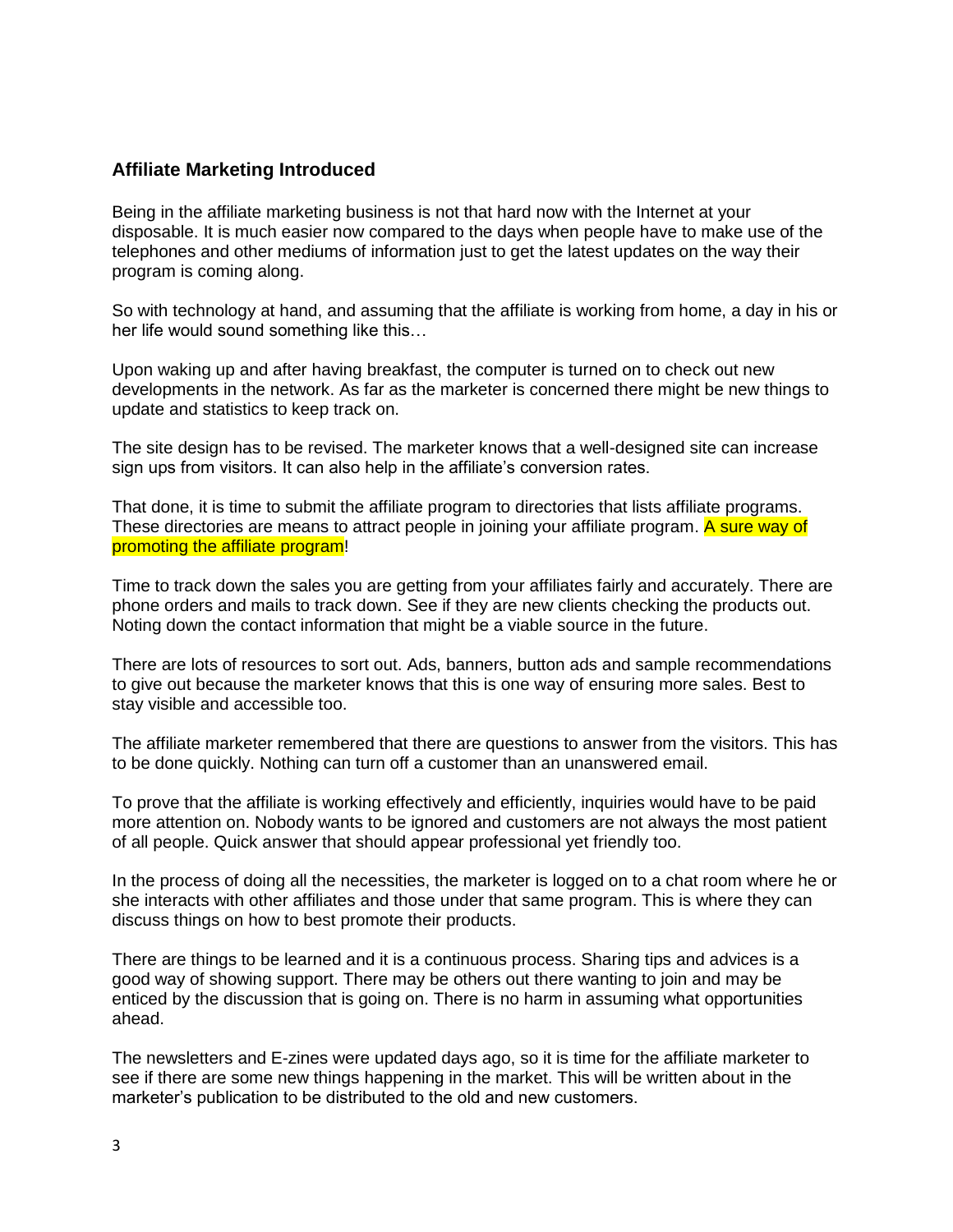These same publications are also an important tool in keeping up to date with the newly introduced products. The marketer has put up a sale and promotion that customers may want to know about. Besides, they have to keep up with the deadline of these sales written in the publications.

It is that time to show some appreciation to those who have helped the marketer in the promotions and sale increase. Nothing like mentioning the persons, their sites and the process they have done that made everything worked.

Of course, this will be published in the newsletters. Among the more important information that have been written already.

The marketer still has time to write out recommendations to those who want credible sources for the products being promoted. There is also time to post some comments on how to be a successful affiliate marketer on a site where there are lots of wannabes.

Two objectives done at the same time. The marketer gets to promote the product as well as the program they are in. Who knows, someone may be inclined to join.

Time flies. Missed lunch but is quite contented with the tasks done. Bed time….

Ok, so this may not be all done in a day. But then, this gives you an idea of how an affiliate marketer, a dedicated one that is, spends the marketing day.

Is that success looming in the distance or what?

#### <span id="page-3-0"></span>**The 3 Things All Affiliate Marketers Need To Survive Online**

Now every affiliate marketer is always looking for the successful market that gives the biggest pay check. Sometimes they think it is a magic formula that is readily available for them. Actually, it is more complicated than that. It is just good marketing practices that have been proven over years of hard work and dedication.

There are tactics that have worked before with online marketing and is continuing to work in the online affiliate marketing world of today. With these top three marketing tips, you will be able to able to increase your sales and survive in the affiliate marketing online.

What are these three tactics?

1. Using unique web pages to promote each separate product you are marketing.

Do not lump all of it together just to save some money on web hosting. It is best to have a site focusing on each and every product and nothing more.

Always include product reviews on the website so visitors will have an initial understanding on what the product can do to those who buys them. Also include testimonials from users who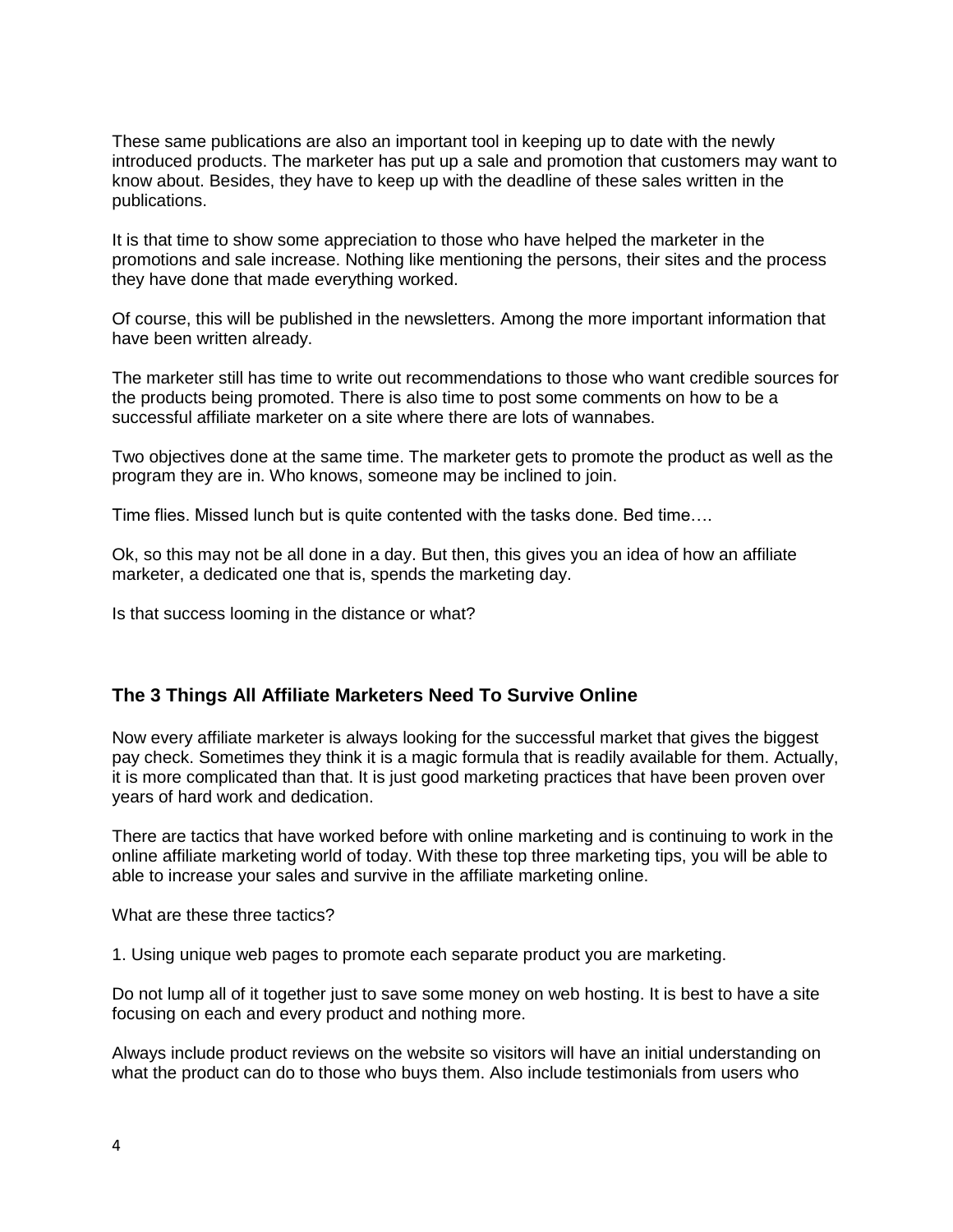have already tried the product. Be sure that these customers are more than willing to allow you to use their names and photos on the site of the specific product you are marketing.

You can also write articles highlighting the uses of the product and include them on the website as an additional page. Make the pages attractive compelling and include calls to act on the information. Each headline should attract the readers to try and read more, even contact you. Highlight your special points. This will help your readers to learn what the page is about and will want to find out more.

2. Offer free reports to your readers.

If possible position them at the very top side of your page so it they simply cannot be missed. Try to create autoresponder messages that will be mailed to those who input their personal information into your sign up box. According to research, a sale is closed usually on the seventh contact with a prospect.

Only two things can possibly happen with the web page alone: closed sale or the prospect leaving the page and never return again. By placing useful information into their inboxes at certain specified period, you will remind them of the product they thought they want later and will find out that the sale is closed. Be sure that the content is directed toward specific reasons to buy the product. Do not make it sound like a sales pitch.

Focus on important points like how your product can make life and things easier and more enjoyable. Include compelling subject lines in the email. As much as possible, avoid using the word "free" because there are still older spam filters that dumps those kind of contents into the junk before even anyone reading them first. Convince those who signed up for your free reports that they will be missing something big if they do not avail of your products and services.

3. Get the kind of traffic that is targeted to your product.

Just think, if the person who visited your website has no interest whatsoever in what you are offering, they will be among those who move on and never come back. Write articles for publication in e-zines and e-reports. This way you can locate publications that is focusing on your target customers and what you have put up might just grab their interest.

Try to write a minimum of 2 articles per week, with at least 300-600 words in length. By continuously writing and maintaining these articles you can generate as many as 100 targeted readers to your site in a day.

Always remember that only 1 out of 100 people are likely to buy your product or get your services. If you can generate as much as 1,000 targeted hits for your website in a day, that means you can made 10 sales based on the average statistic.

The tactics given above does not really sound very difficult to do, if you think about it. It just requires a little time and an action plan on your part.

Try to use these tips for several affiliate marketing programs. You can end maintaining a good source of income and surviving in this business that not all marketers can do.

Besides, think of the huge pay checks you will be receiving!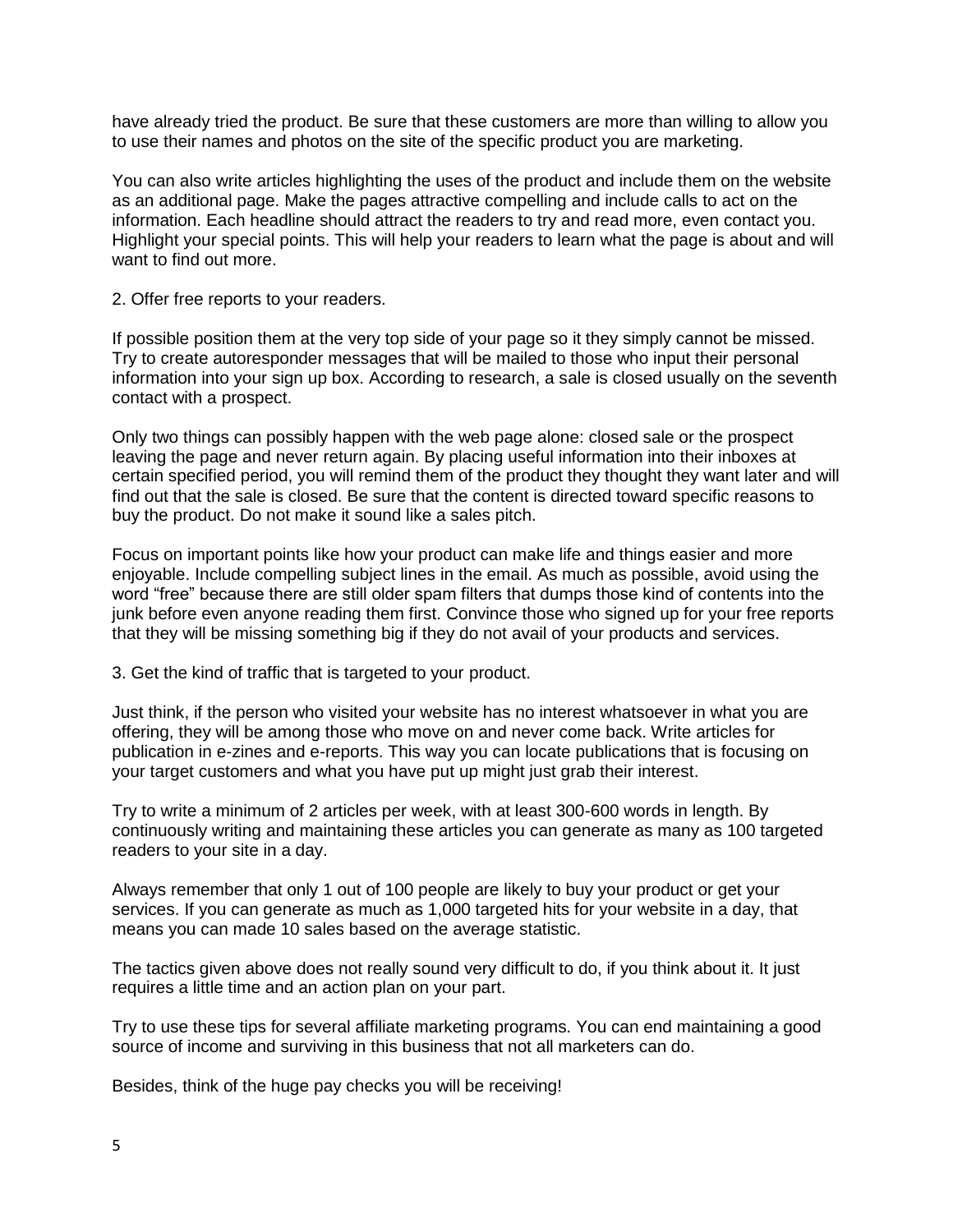#### <span id="page-5-0"></span>**How To Become A Super Affiliate In Niche Markets**

Over the past years, web hosting has grown bigger than it used to be. With more companies getting into this business and finding the many benefits it can give them, the demand for web hosting has never been higher. These seem to be the trend of today.

38 million people have put up their very first websites online this year 2005 alone. It is estimated that by 2008, the Internet sales industry will top the dollar bank. And to think, majority of those sites will be offering different affiliate programs for people to choose and participate into.

This only means one thing. It is easier now to find the right web host for your application. The possibility of quality web hosting companies separating themselves from the rest of the industry is anticipated. If this is done, the unprofessional and incompetent ones will suffer.

Support will be the number one consideration for people when choosing a web host. It will be obvious that traditional advertising will become less and less effective. Most people would rather opt for the web host based on things that they see and hear. Also based on the recommendations by those who have tried them and have proved to be a successful.

This is a great opportunity for web hosting affiliates and resellers alike. There would hundreds of web hosting and programs to choose from that the difficulty in finding the right one for them is not a problem anymore.

How does one become a successful affiliate in the niche markets using web hosting?

If you think about it, everyone who needs a website needs a web hosting company to host it for them. As of now, there is really no leading hosting industry so most people choose hosts based from recommendations. Usually, they get it from the ones that have already availed of a web hosting services.

With the many hosts offering affiliate programs, there is the tendency to find the one which you think will work best for you. Think of the product you will be promoting. Pattern them to the site and see if they are catering to the same things as you are.

When you have been with one host for quite some time and seem not to be making much despite all your effort, leave that one and look for another. There is no use in trying to stick to one when you would be before off in another one. Things will only have to get better from there because you already have been in worst situations.

Try this out. If you are quite happy and satisfied with your web host, try to see if they are offering an affiliate program you can participate on. Instead of you paying them, why not make it the other way around; them paying you. The process can be as easy as putting a small "powered by" or "hosted by" link at the bottom of your page and you are already in an affiliate business.

Why choose paying for your for your web hosting when you do not have to? Try to get paid by letting people know you like your web host.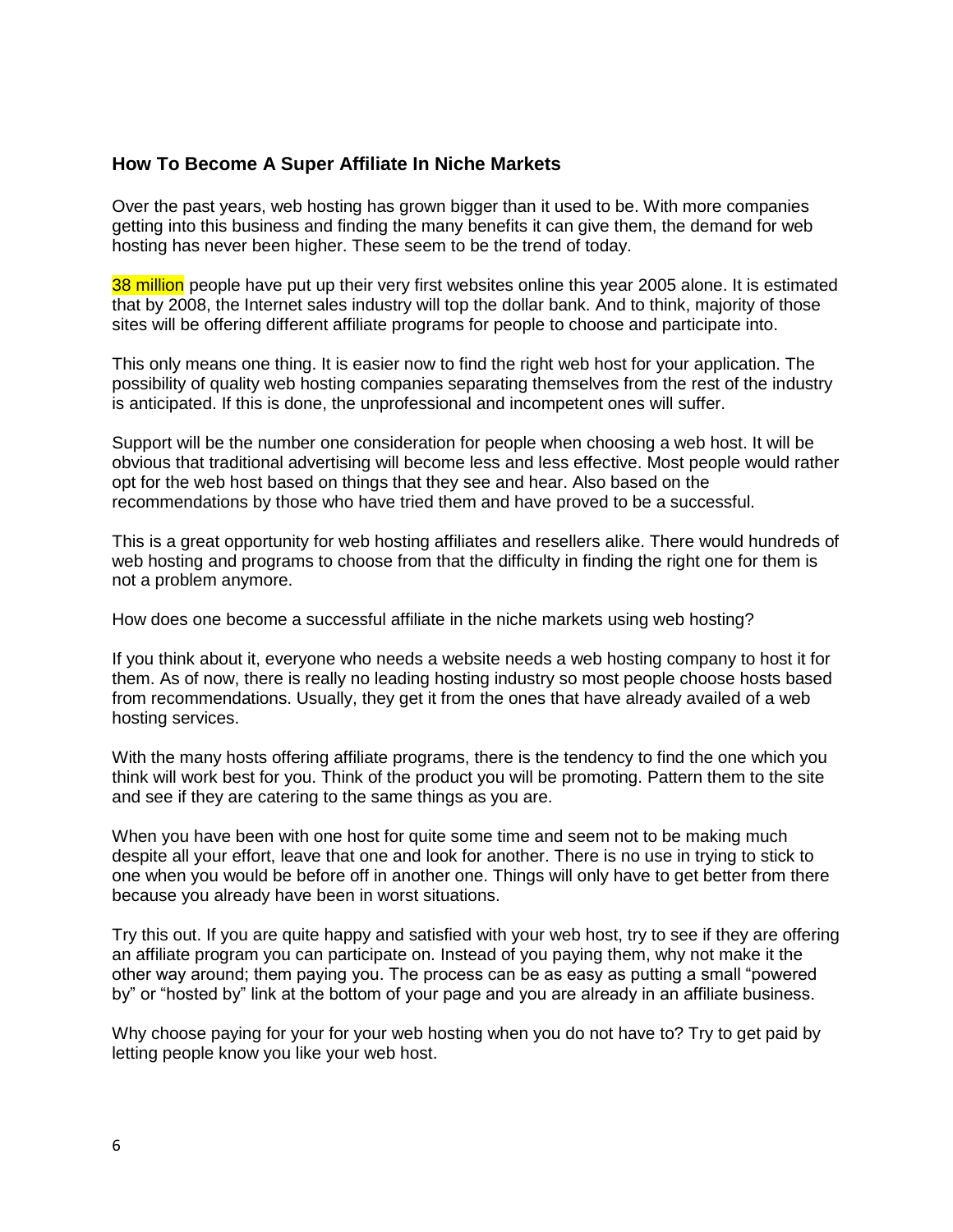Always remember that when choosing a web host, choose the one that is known for its fantastic customer support. There are also many hosting affiliate programs. Residual affiliate program is also being hosted. This is the program wherein you get paid a percentage every month for a client that you refer. This can allow you to have a steady source of income. With perseverance, you can even be quite successful in this field.

There are a lot of niche markets out there just waiting for the right affiliate to penetrate to them and make that dollars dream come true. Knowing which one to get into is being confident enough of your potentials and the good results you will be getting.

Web hosting is just one affiliate market you could try out and make some good and continuous income. Just remember that to be successful on your endeavour also means that time, effort and patience is needed.

Nobody has invented the perfect affiliate market yet. But some people do know how to make it big in this kind of market. It is just knowing your kind of market and making the earnings there.

#### <span id="page-6-0"></span>**So Many Affiliate Programs! Which One Do I Choose?**

Ask questions first before you join an affiliate program. Do a little research about the choices of program that you intend to join into. Get some answers because they will be the deciding point of what you will be achieving later on.

Will it cost you anything to join? Most affiliate programs being offered today are absolutely free of charge. So why settle for those that charge you some dollars before joining.

When do they issue the commission checks? Every program is different. Some issue their checks once a month, every quarter, etc. Select the one that is suited to your payment time choice. Many affiliate programs are setting a minimum earned commission amount that an affiliate must meet or exceed in order for their checks to be issued.

What is the hit per sale ratio? This is the average number of hits to a banner or text link it takes to generate a sale based on all affiliate statistics. This factor is extremely important because this will tell you how much traffic you must generate before you can earn a commission from the sale.

How are referrals from an affiliate's site tracked and for how long do they remain in the system? You need to be confident on the program enough to track those people you refer from your site. This is the only way that you can credit for a sale. The period of time that those people stay in the system is also important. This is because some visitors do not buy initially but may want to return later to make the purchase. Know if you will still get credit for the sale if it is done some months from a certain day.

What are the kinds of affiliate stats available? Your choice of affiliate program should be capable of offering detailed stats. They should be available online anytime you decide to check them out. Constantly checking your individual stats is important to know how many impressions, hits and sales are already generated from your site. Impressions are the number of times the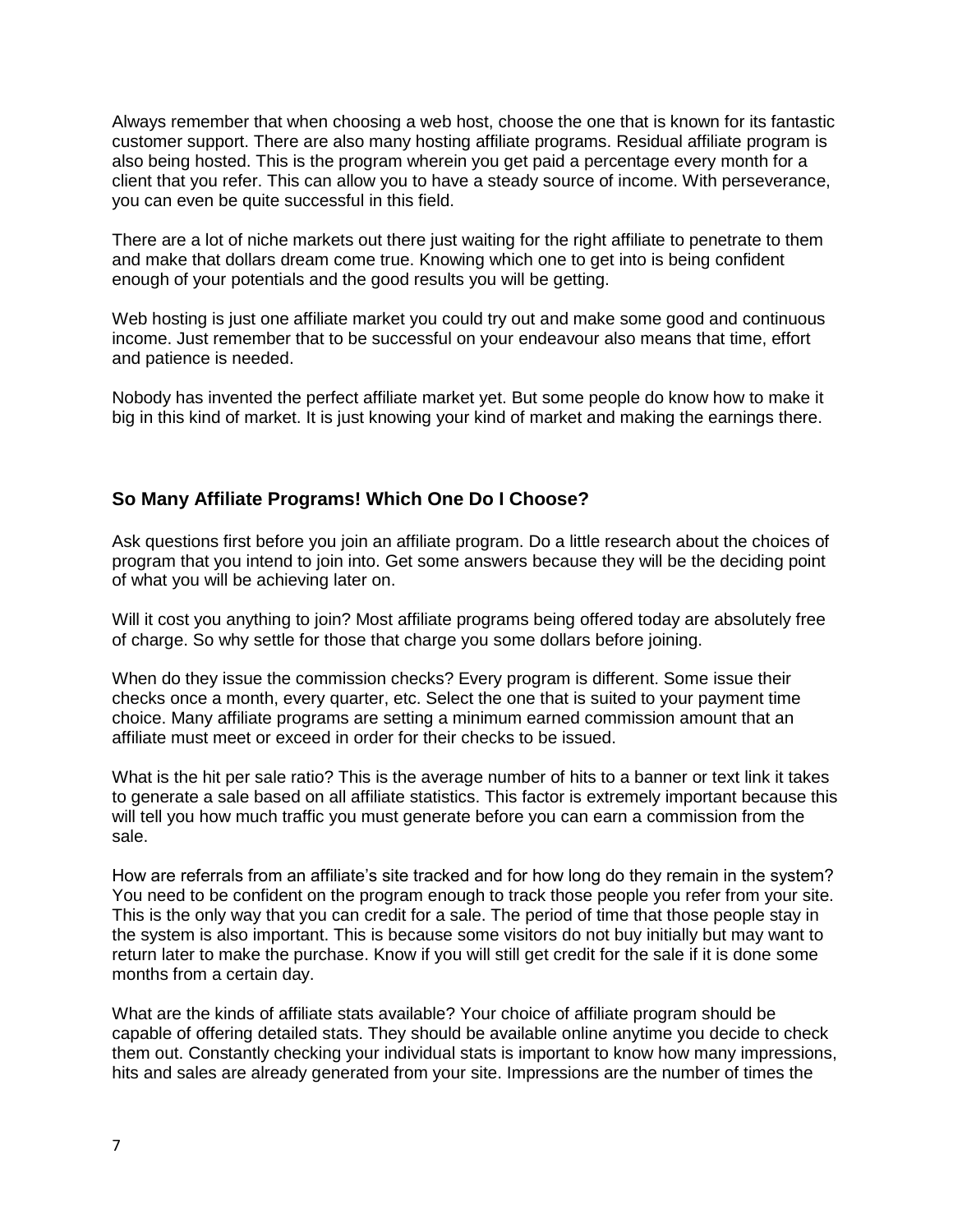banner or text link was viewed by a visitor of your site. A hit is the one clicking on the banner or text links.

Does the affiliate program also pay for the hits and impressions besides the commissions on sales? It is important that impressions and hits are also paid, as this will add to the earnings you get from the sales commission. This is especially important if the program you are in offers low sales to be able to hit ratio.

Who is the online retailer? Find out whom you are doing business with to know if it is really a solid company. Know the products they are selling and the average amount they are achieving. The more you know about the retailer offering you the affiliate program, the easier it will be for you to know if that program is really for you and your site.

Is the affiliate a one tier or two tier program? A single tier program pays you only for the business you yourself have generated. A two tier program pays you for the business, plus it also pays you a commission on the on the sales generated by any affiliate you sponsor in your program. Some two-tier programs are even paying small fees on each new affiliate you sponsor. More like a recruitment fee.

Lastly, what is the amount of commission paid? 20% - 80% (and some cases, 100%!) is the commission paid by most programs. .01% - .05% is the amount paid for each hit. If you find a program that also pays for impressions, the amount paid is not much at all. As you can see from the figures, you will now understand why the average sales amount and hit to sale ratio is important.

These are just some of the questions that needed answering first before you enter into an affiliate program. You should be familiar with the many important aspects that your chosen program should have before incorporating them into your website. Try to ask your affiliate program choices these questions. These can help you select the right program for you site from among the many available.

#### <span id="page-7-0"></span>**Which Affiliate Networks To Look Out For When Promoting**

There are many horror stories about affiliate programs and networks. People have heard them over and over again, that some are even wary of joining one. The stories they may have heard are those related to illegal programs or pyramid schemes. Basically, this kind of market does not have real, worthy product.

You do not want to be associated with these schemes. It is obvious you want to be with a program that offers high quality product that you will readily endorse. The growing number of those who have joined already and are succeeding immensely is proof enough that there are reliable and quality affiliate programs out there.

Why participate in an affiliate program?

It allows you to work part-time. It gives you the opportunity to build a generous residual income. And it makes you an owner of a small business. Affiliate programs have already created lots of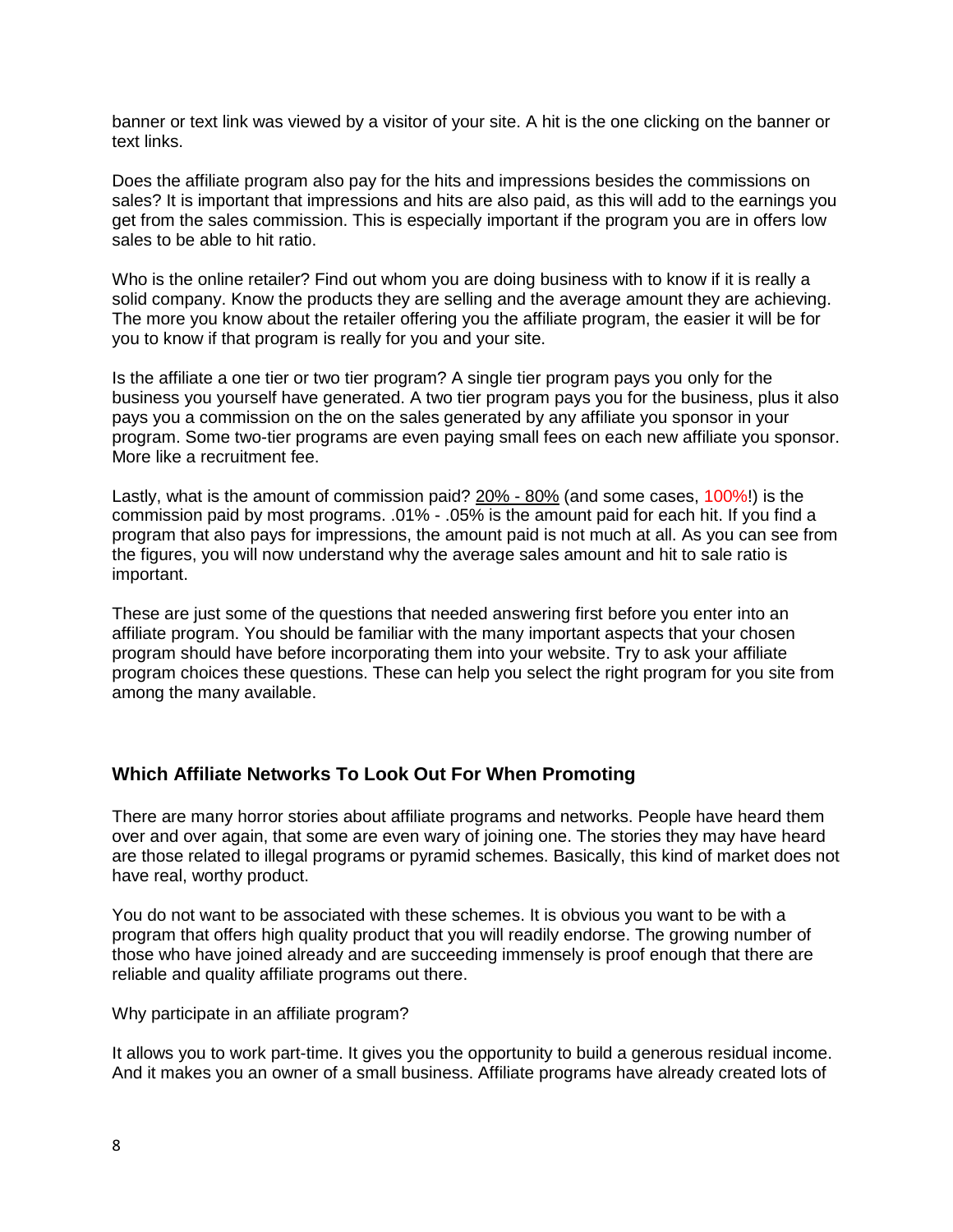millionaires. They are the living testimony of how hard work; continuous prospecting, motivating and training others pay off.

If ever you are deciding to join one, you must take note that you are getting into something that is patterned to what you are capable of. This will be an assurance that you are capable of doing anything to come out successful.

How do you choose a good affiliate program to promote? Here are some tips you may want to look over before choosing one:

1. A program that you like and have interest in.

One of the best ways of knowing if that is the kind of program you wish to promote is if you are interested in purchasing the product yourself. If that is the case, chances are, there are many others who are also interested in the same program and products.

2. Look for a program that is of high quality.

For instance, look for one that is associated with many experts in that particular industry. This way, you are assured that of the standard of the program you will be joining into.

3. Join in the ones that offer real and viable products.

How do you know this? Do some initial research. If possible, track down some of the members and customers to give you testimonial on the credibility of the program.

4. The program that is catering to a growing target market.

This will ensure you that there will be more and continuous demands for your referrals. Make inquiries. There are forums and discussions you can participate in to get good and reliable feedbacks.

5. A program with a compensation plan that pays out a residual income and a payout of 40% or more would be a great choice.

There are some programs offering this kind of compensation. Look closely for one. Do not waste your time with programs that do not reward substantially for your efforts.

6. Be aware of the minimum quotas that you must fulfil or sales target that is too hard to achieve.

Some affiliate programs imposes pre-requisites before you get your commissions. Just be sure that you are capable of attaining their requirements.

7. Select one that has plenty of tools and resources that can help you grow the business in the shortest possible time.

Not all affiliate programs have these capacities. Make use you decide on one with lots of helpful tools you can use.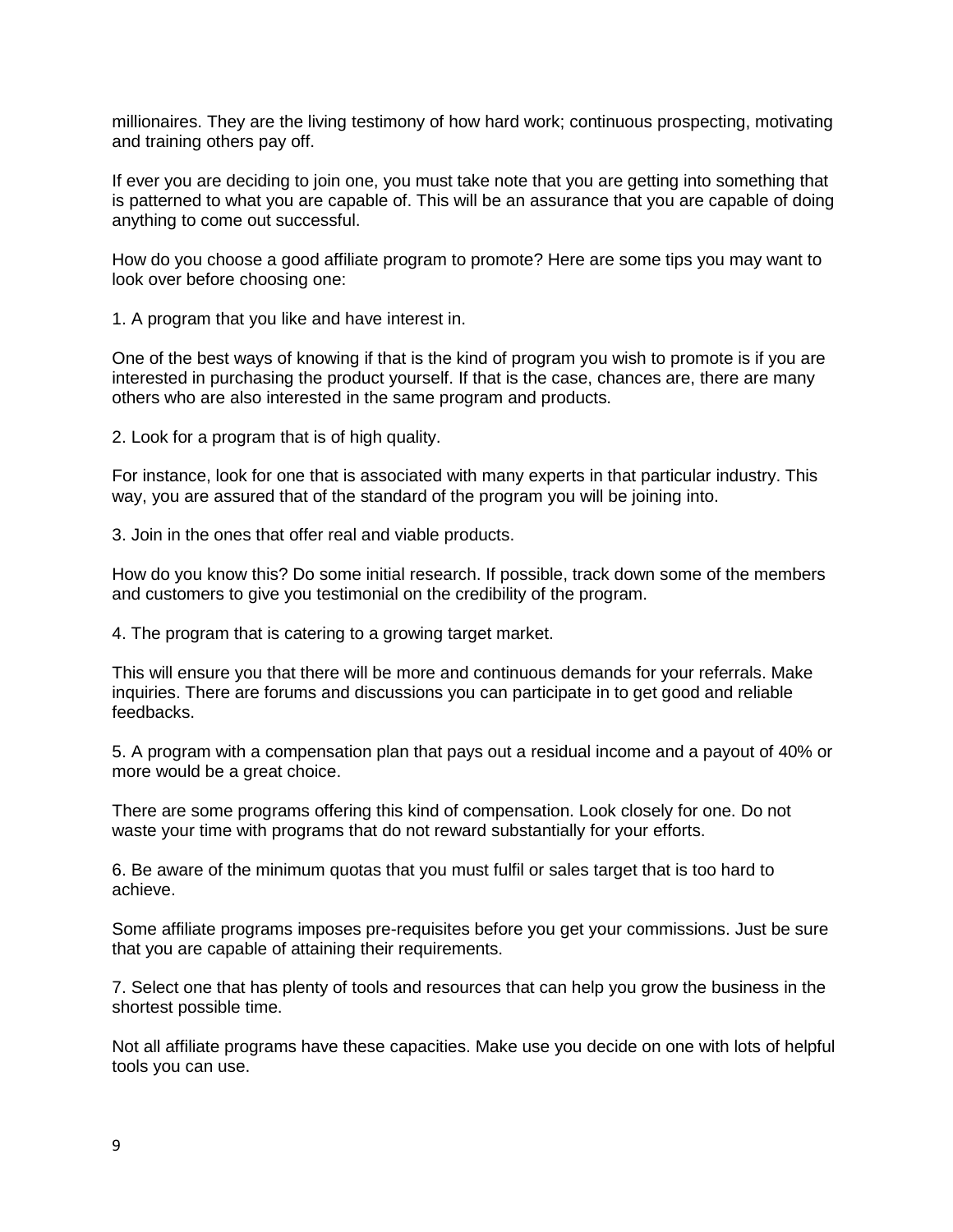8. Check out if the program has a proven system that can allow you to check your networks and compensation.

Also check if they have it available online for you to check anytime and anywhere.

9. The program that is offering strong incentives for members to renew their membership each time.

The affiliate program that provides continuous help and upgrades for its products have the tendency to retain its members. These things can assure the growth of your networks.

10. Be aware of the things that members are not happy about in a program.

Like with the ones mentioned above, you can do your checking at discussion forums. If you know someone in that same program, there is no harm asking if there are many downsides involved.

Have a thorough and intensive knowledge about the affiliate program and network you will be promoting on.

Knowing the kind of program you are getting yourself into will make you anticipate and prevent any future problems you may encounter.

#### <span id="page-9-0"></span>**Easy Profits Using PPC In Your Affiliate Marketing Business**

PPC or Pay-Per-Click in full is one of the four basic types of Search Engines. PPC is also one of the most cost-effective ways of targeted Internet advertising. According to Forbes magazine, PPC or Pay Per Click, **accounts to 2 billion dollars a year** and is expected to increase to around 8 billion dollars by the year 2008.

Let us take a quick look at how PPC Search Engines work.

These engines create listings and rate them based on a bid amount the website owner is willing to pay for each click from that search engine. Advertisers bid against each other to receive higher ranking for a specific keyword or phrase.

The highest bidder for a certain keyword or phrase will then have the site ranked as number 1 in the PPC Search Engines followed by the second and third highest bidder, up to the last number that have placed a bid on the same keyword or phrase. Your ads then will appear prominently on the results pages based on the dollar amount bid you will agree to pay per click.

How do you make money by using PPC into your affiliate marketing business?

Most affiliate programs only pay when a sale is made or a lead delivered after a visitor has clickthrough your site. Your earnings will not always be the same as they will be dependent on the web site content and the traffic market.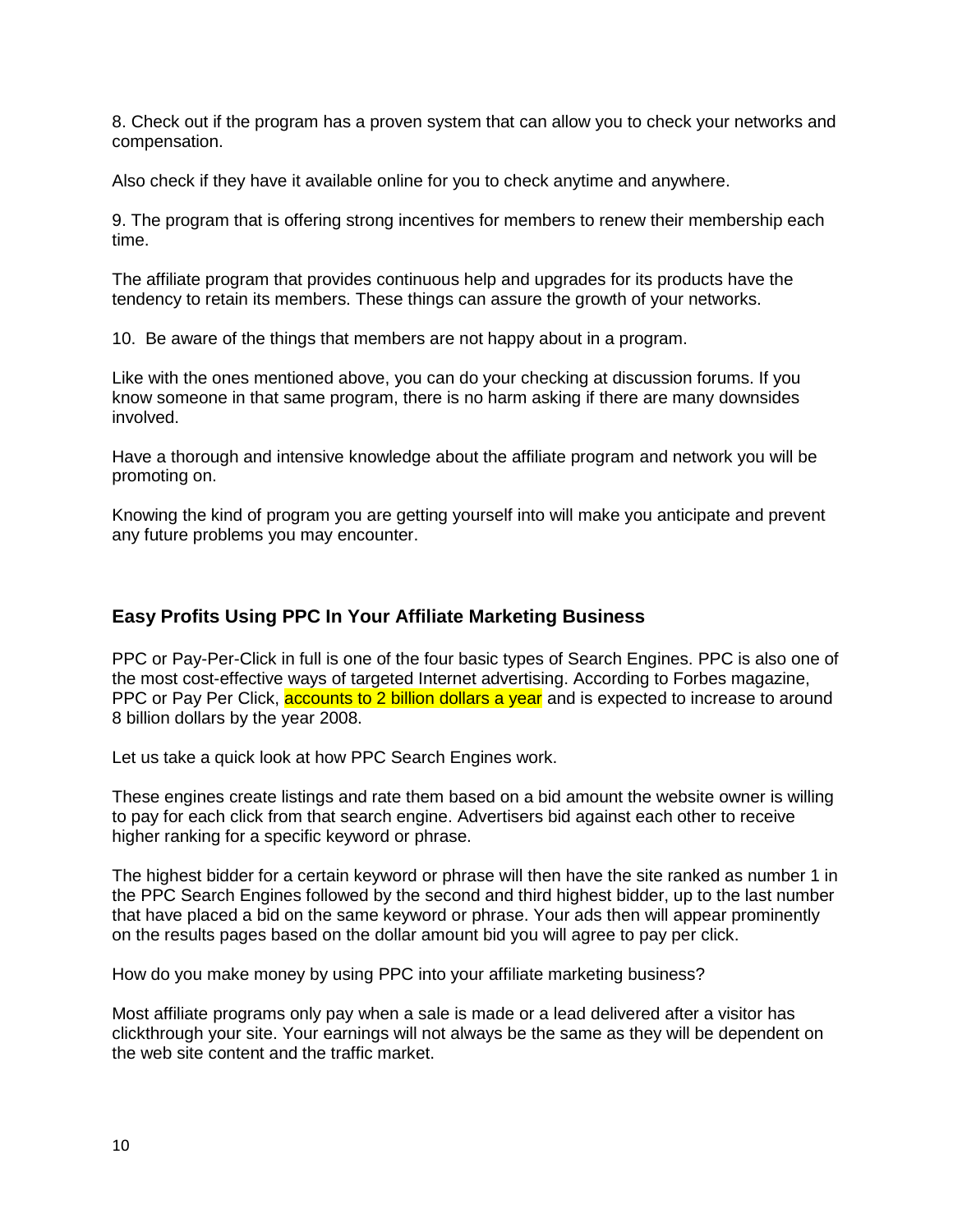The reason why you should incorporate PPC into your affiliate marketing program is that earnings are easier to make than in any other kind of affiliate program not using PPC. This way, you will be making profit based from the clickthroughs that your visitor will make on the advertiser's site. Unlike some programs, you are not paid per sale or action.

PPC can be very resourceful of your website. With PPC Search Engines incorporated into your affiliate program, you will be able to profit from the visitor's who are not interested in your products or services. The same ones who leave your site and never comes back.

You will not only get commissions not only from those who are just searching the web and finding the products and services that they wanted but you will be able to build your site's recognition as a valuable resource. The visitors who have found what they needed from you site are likely to come back and review what you are offering more closely. Then they will eventually come back to search the web for other products.

This kind of affiliate program is also an easy way for you to generate some more additional revenues. For example, when a visitor on your site does a search in the PPC Search Engine and clicks on the advertiser bided listings, the advertisers' account will then be deducted because of that click. With this, you will be compensated 30% to 80% of the advertisers' bid amount.

PPC is not only a source of generating easy profits; it can also help you promote your own site. Most of the programs allow the commissions received to be spent for advertising with them instantly and with no minimum earning requirement. This is one of the more effective ways to exchange your raw visitors for targeted surfers who has more tendencies to purchase your products and services.

What will happen if you when you integrate PPC into your affiliate program?

PPC usually have ready-to-use affiliate tools that can be easily integrated into your website. The most common tools are search boxes, banners, text links and some 404-error pages. Most search engines utilize custom solutions and can provide you with a white-label affiliate program. This enables you, using only a few lines of code, to integrate remotely-hosted co-branded search engine into your website.

The key benefits? Not only more money generated but also some extra money on the side. Plus a lifetime commissions once you have referred some webmaster friends to the engine.

*Think about it*. Where can you get all these benefits while already generating some income for your site? Knowing some of the more useful tools you can use for your affiliate program is not a waste of time. They are rather a means of earning within an earning.

Best know more about how you can use PPC search engines into your affiliate program than miss out on a great opportunity to earn more profits.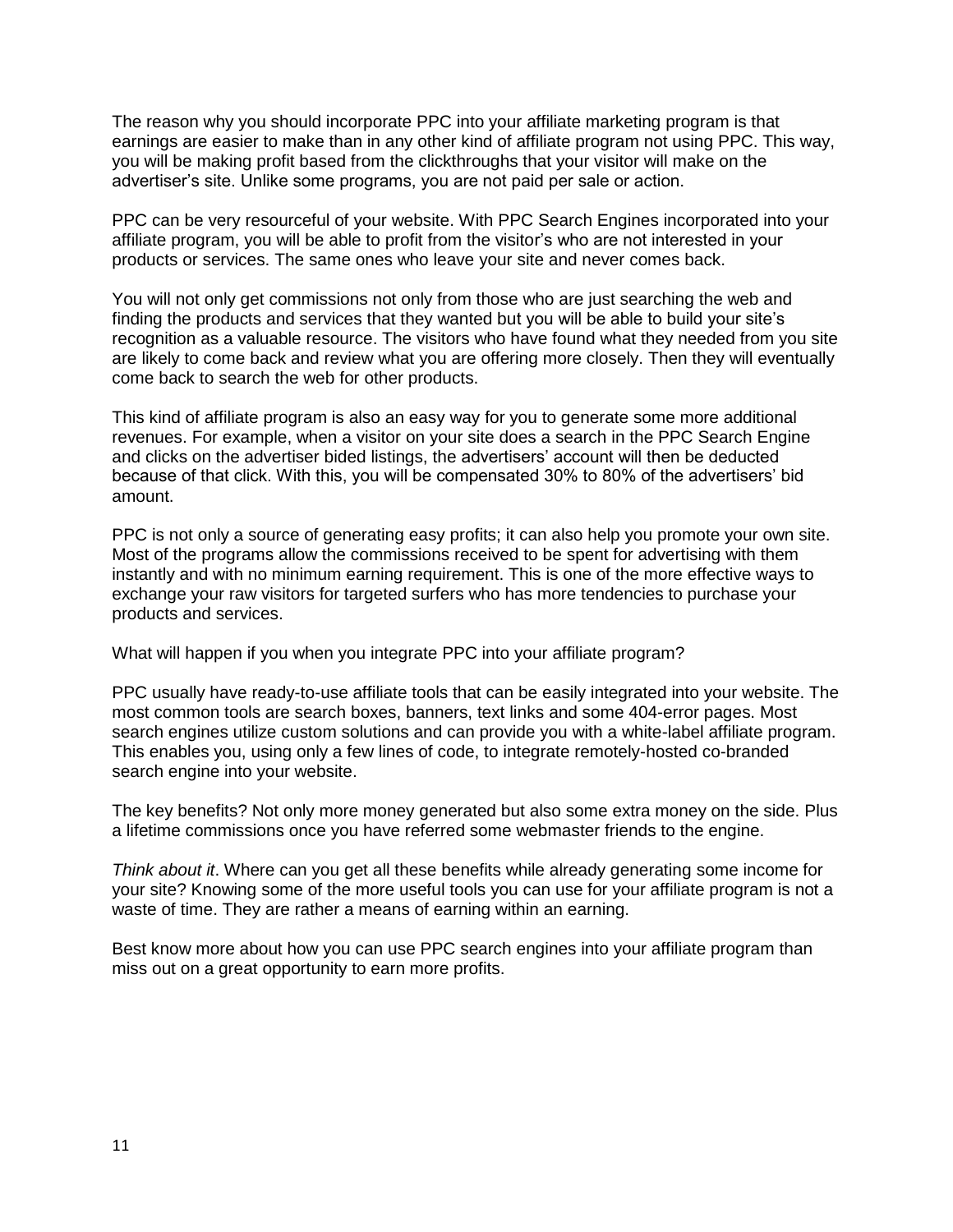#### <span id="page-11-0"></span>**Using Product Recommendations To Increase Your Bottom Line**

In affiliate marketing, there are many ways in which you can increase your earnings and maintain the account that you have worked so hard for already. Most of the techniques and tactics can be learned easily. No need to go anywhere and any further. They are available online, 24 hours a day and 7 days a week.

One of the more important ways of increasing affiliate marketing bottom line and sale is through the use of product recommendations. Many marketers know that this is one of the most effective ways in promoting a certain product.

If the customers or visitors trust you enough, then they will definitely trust your recommendations. Be very careful in using this approach, though. If you start promoting everything by recommendation, your credibility will actually wear thin. This is seen especially when recommendations are seemingly exaggerated and without much merit.

Do not be afraid to mention things that you do not like about a given product or service. Rather than lose any points for you, this will make your recommendation more realistic and will tend to increase your credibility.

Furthermore, if your visitors are really interested in what you are offering, they will be more than delighted to learn what is good about the product, what is not so good, and how the product will benefit them.

When you are recommending a certain product, there are some things to remember on how to make it work effectively and for your advantage. Sound like the true and leading expert in your field.

Remember this simple equation: Price resistance diminishes in direct proportion to trust. If your visitors feel and believe that you are an expert in your niche, they are more inclined to making that purchase. On the other hand, if you are not exuding any confidence and self-assurance in endorsing your products, they will probably feel that same way and will go in search of another product or service which is more believable.

How do you establish this aura of expertise? By offering unique and new solutions they would not get anywhere else. Show proof that what you are promoting works as promised. Display prominent testimonials and endorsements from respected and known personalities, in related fields of course.

Avoid hype at all costs. It is better to sound low key and confident, than to scream and seek attention. Besides, you would not want to sound unprofessional and have that thinking stick to your potential customers and clients, now would you? Best to appear cool and self-assured at the same time.

And remember; prospects are not stupid. They are actually turning to experts and may already know the things that you know. If you back up your claims with hard facts and data, they would gladly put down hundreds, or even thousands worth of money to your promotions. But if you don't, they are smart enough to try and look at your competitors and what they are offering.

While recommending a product, it is also important that you give out promotional freebies. People are already familiar with the concept of offering freebies to promoting your own products.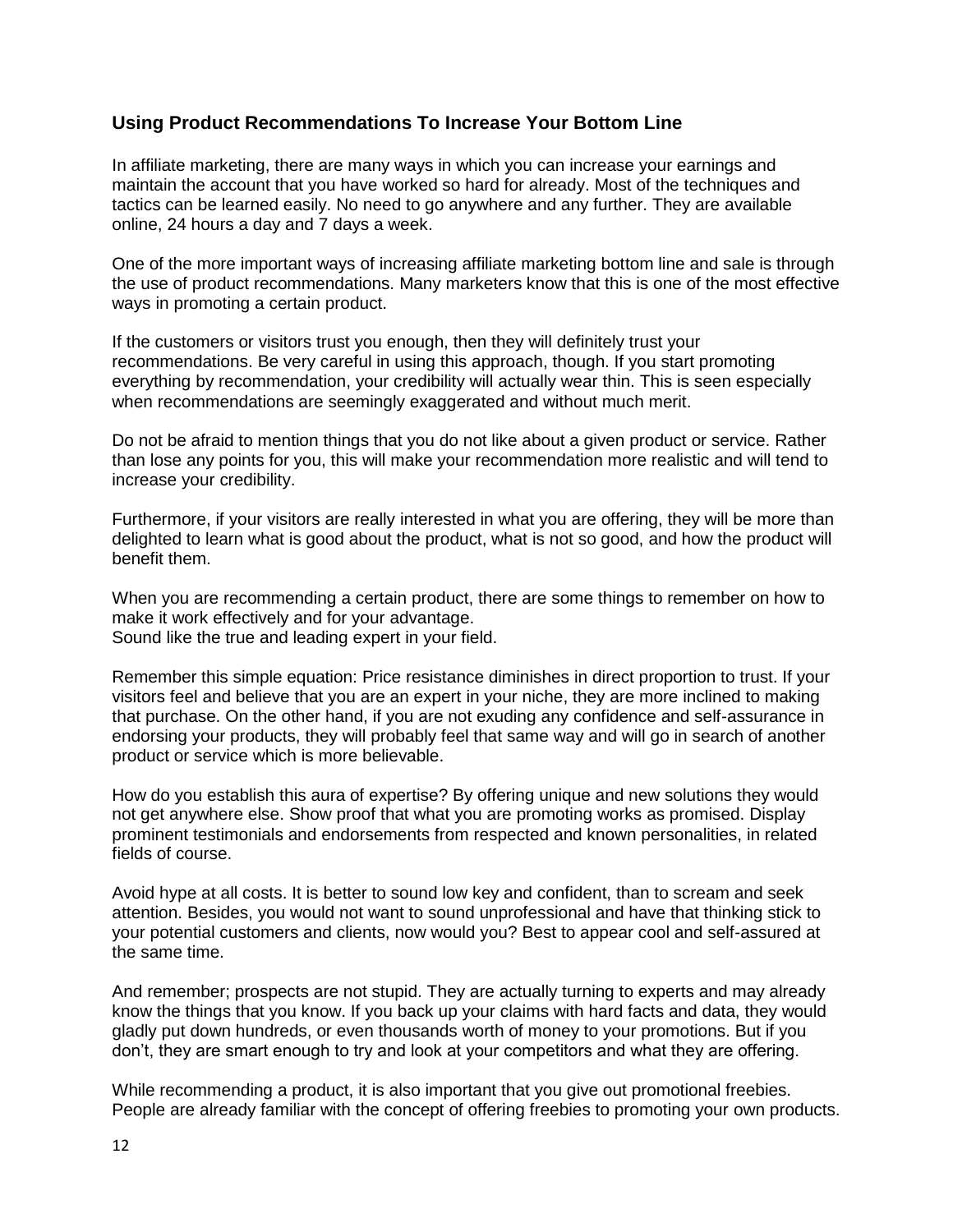But very few people do this to promote affiliate products. Try to offer freebies that can promote or even have some information about your products or services.

Before you add recommendations to you product, it is given that you should try and test the product and support. Do not run the risk of promoting junk products and services. Just think how long it took you to build credibility and trust among your visitors. All that will take to destroy it is one big mistake on your part.

If possible, have recommendations of products that you have 100% confidence in. Test the product support before you begin to ensure that the people you are referring it to would not be left high and dry when a problem suddenly arouse.

Have a look at your affiliate market and look at the strategies you are using. You may not be focusing on the recommendations that your products need to have. You plan of action is sometimes not the only thing that is making your program works.

Try product recommendation and be among those few who have proven its worth.

## <span id="page-12-0"></span>**Using Camtasia to Increase Your Affiliate Checks**

Since there are already lots of people getting into affiliate marketing, it is no wonder that the competition is getting stiff. The challenge is to try and outdo other affiliates and think of ways to be able to attain this.

There are also many tips and techniques being taught to these affiliate in order to best plan their strategy for their program to work effectively so that more earnings will be achieved.

What better way to wow your prospects and customers than to record and publish top notch, full motion and streaming screen-captured videos. Nothing like feeling your hard work getting paid by having your customers jumping up excitedly in great anticipation to buy your product right there and then.

This is Camtasia in action. It is a proven fact; giving your customers something they can actually see can explode your online sales instantly.

You do not need to have trainings and education to be able to know how this system can work for your affiliate program. Anyone can create stunning videos, from multimedia tutorials and step-by-step presentations available online. The process is like having your customers seated next to you and looking at your desktop, as you show them the things they need to see and hear. All this done step by step.

For those who does not know it yet, how does Camtasia works?

It can record your desktop activity in a single click. No need to have to save and compile all your files because it is recorded right there and then.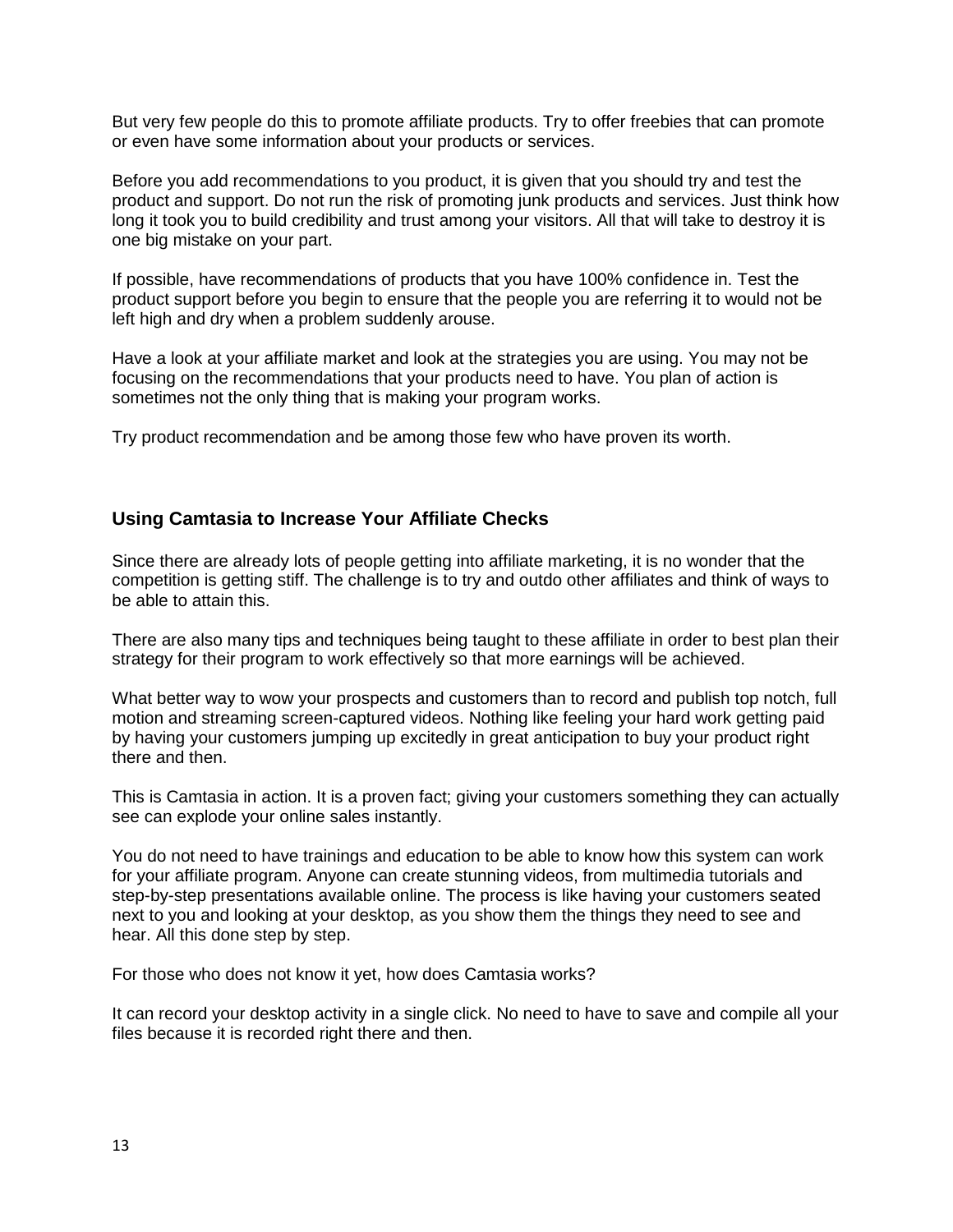Can easily convert your videos into web pages. Once converted you can have your customers visiting that certain page. Videos are easier to understand and take in unlike reading texts which oftentimes is a trying thing to do.

Upload your pages. Publish them through blogs, RSS feed and podcasts. You may want your Camtasia's videos to get around and reach out to other people that may be potential customers in the future. Nothing like being visible in many sites and pages to advertise yourself and get your message through.

There are other things you can do with your affiliate program using Camtasia. You can…

Create stunning multimedia presentations that are proven to increase sales because all the senses are engaged. This also has the tendency to reduce scepticism among hard-to-please customers.

Reduce refunds and other customer issues by demonstrating visually how to use your product and how to do it properly. Complaints will also be minimized because all the facts and the presentation are there for the customers to just see and hear about.

Promote affiliate products and services using visual presentations. This is an effective way of redirecting your viewers straight to your affiliate website after they are finished with the video. Make the most of the presentation by putting your site location in the end and make them go there directly if they want more information.

Multiple your online auction bids exponentially when you give your readers a feel of what you have to offer. Based from reports, auctions that includes pictures increases bidding percentage by 400%. Imagine how much higher it will be if it were videos.

Publish valuable infoproducts that you can sell for a much higher price. It will be all worth the price because of the full coloured graphics menu and templates that you will be using.

Minimize miscommunication with your customers. Instantly showing them what you want they wanted in the first place is making them understand clearly the essence of your affiliate program. The good thing about multimedia is, nothing much can go wrong. It is there already.

These are just some of the things you can do with Camtasia that can be very helpful in your chosen affiliate program.

Note that the main purpose of using Camtasia is to boost the income that is generated from your affiliate program. Although it can be used for entertainment and enjoyment purposes, which is not really a valid reason why you choose to get all through that trouble.

Try to focus on the goal that you have set upon yourself to and achieve that with the use of the things that may be quite a lot of help in increasing your earnings.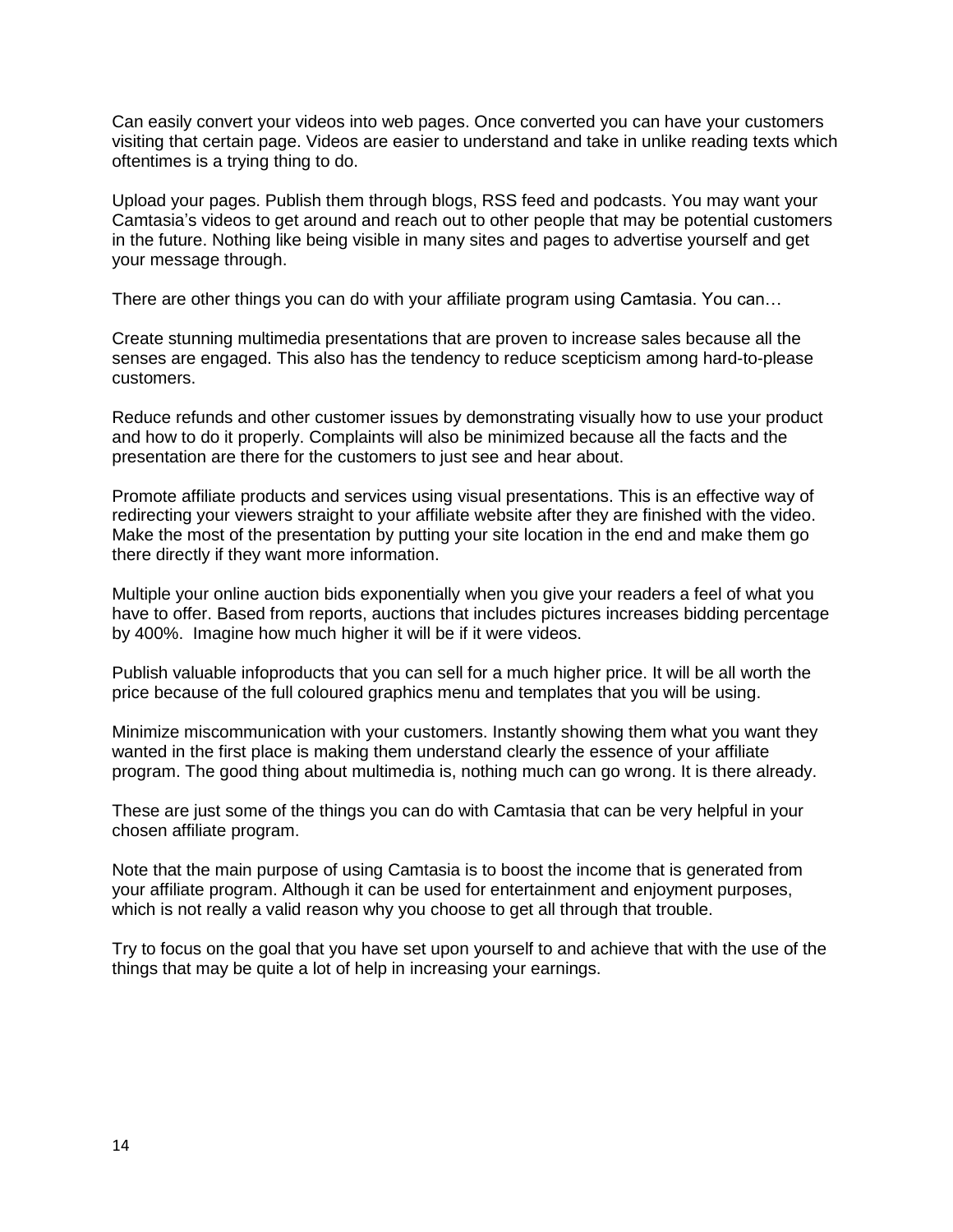## <span id="page-14-0"></span>**Top 3 Ways To Boost Your Affiliate Commissions Overnight**

The ideal world of affiliate marketing does not require having your own website, dealing with customers, refunds, product development and maintenance. This is one of the easiest ways of launching into an online business and earning more profits.

Assuming you are already into an affiliate program, what would be the next thing you would want to do? Double, or even triple, your commissions, right? How do you do that?

Here are some powerful tips on how to boost your affiliate program commissions overnight.

1. Know the best program and products to promote.

Obviously, you would want to promote a program that will enable you to achieve the greatest profits in the shortest possible time.

There are several factors to consider in selecting such a program. Choose the ones that have a generous commission structure. Have products that fit in with your target audience. And that has a solid track record of paying their affiliate easily and on time. If you cannot seem to increase your investments, dump that program and keep looking for better ones.

There are thousands of affiliate programs online which gives you the reason to be picky. You may want to select the best to avoid losing your advertising dollars.

Write free reports or short E-Books to distribute from your site. There is a great possibility that you are competing with other affiliates that are promoting the same program. If you start writing short report related to the product you are promoting, you will be able to distinguish yourself from the other affiliates.

In the reports, provide some valuable information for free. If possible, add some recommendations about the products. With E-Books, you get credibility. Customers will see that in you and they will be enticed to try out what you are offering.

2. Collect and save the email addresses of those who download your free E-Books.

It is a known fact that people do not make a purchase on the first solicitation. You may want to send out your message more than six times to make a sale.

This is the simple reason why you should collect the contact information of those who downloaded your reports and E-Books. You can make follow-ups on these contacts to remind them to make a purchase from you.

Get the contact information of a prospect before sending them to the vendor's website. Keep in mind that you are providing free advertisement for the product owners. You get paid only when you make a sale. If you send prospects directly to the vendors, chances are they would be lost to you forever.

But when you get their names, you can always send other marketing messages to them to be able to earn an ongoing commission instead of a one-time sale only.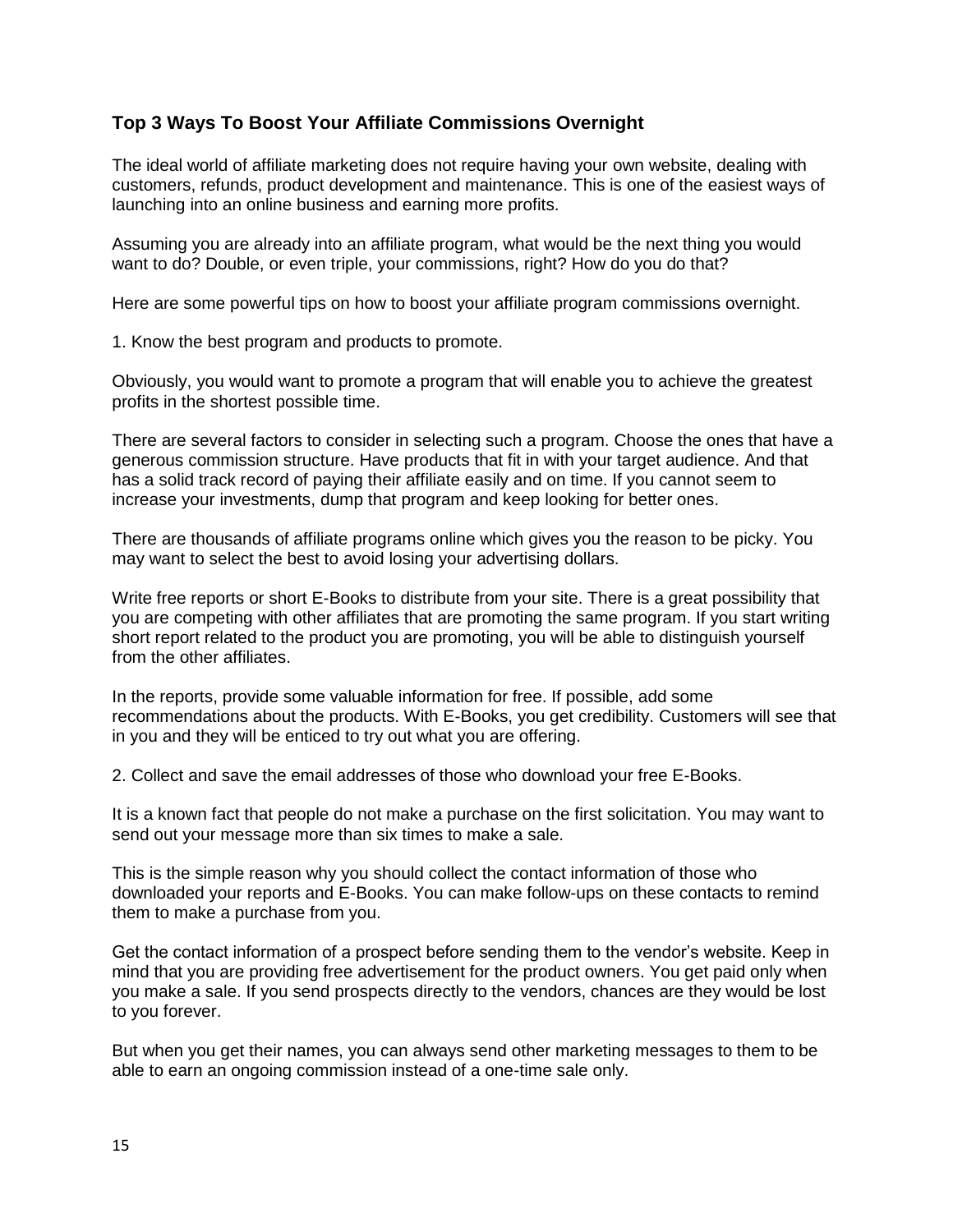Publish an online newsletter or E-zine. It is always best to recommend a product to someone you know than to sell to a stranger. This is the purpose behind publishing your own newsletter. This also allows you to develop a relationship based on trust with your subscribers.

This strategy is a delicate balance between providing useful information with a sales pitch. If you continue to write informative editorials you will be able to build a sense of reciprocity in your readers that may lead them to support you by buying your products.

3. Ask for higher than normal commission from merchants.

If you are already successful with a particular promotion, you should try and approach the merchant and negotiate a percentage commission for your sales.

If the merchant is smart, he or she will likely grant your request rather than lose a valuable asset in you. Keep in mind that you are a zero-risk investment to your merchant; so do not be shy about requesting for addition in your commissions. Just try to be reasonable about it.

Write strong pay Per Click ads. PPC search engine is the most effective means of advertising online. As an affiliate, you can make a small income just by managing PPC campaigns such as Google AdWords and Overture. Then you should try and monitor them to see which ads are more effective and which ones to dispose of.

Try out these strategies and see the difference it can make to your commission checks in the shortest of time.

## <span id="page-15-0"></span>**How To Avoid The 3 Most Common Affiliate Mistakes**

As the handbook draws to a near end and closing publication, here are some hazard signs and dangerous waters you shouldn't be treading on in the affiliate marketing scene!

So listen up…

Affiliate marketing is one of the most effective and powerful ways of earning some money online. This program gives everybody a chance to make a profit through the Internet. Since these affiliate marketing programs are easy to join, implement and pays a commission on a regular basis, more an more people are now willing in this business.

However, like all businesses, there are lots of pitfalls in the affiliate marketing business. Committing some of the most common mistakes will cost the marketers a large portion taken from the profit they are making every day. That is why it is better to avoid them than be regretful in the end.

Mistake number 1: Choosing the wrong affiliate.

Many people want to earn from affiliate marketing as fast as possible. In their rush to be part of one, they tend to choose a bandwagon product. This is the kind of products that the program thinks is "hot". They choose the product that is in demand without actually considering if the product appeals to them. This is not a very wise move obviously.